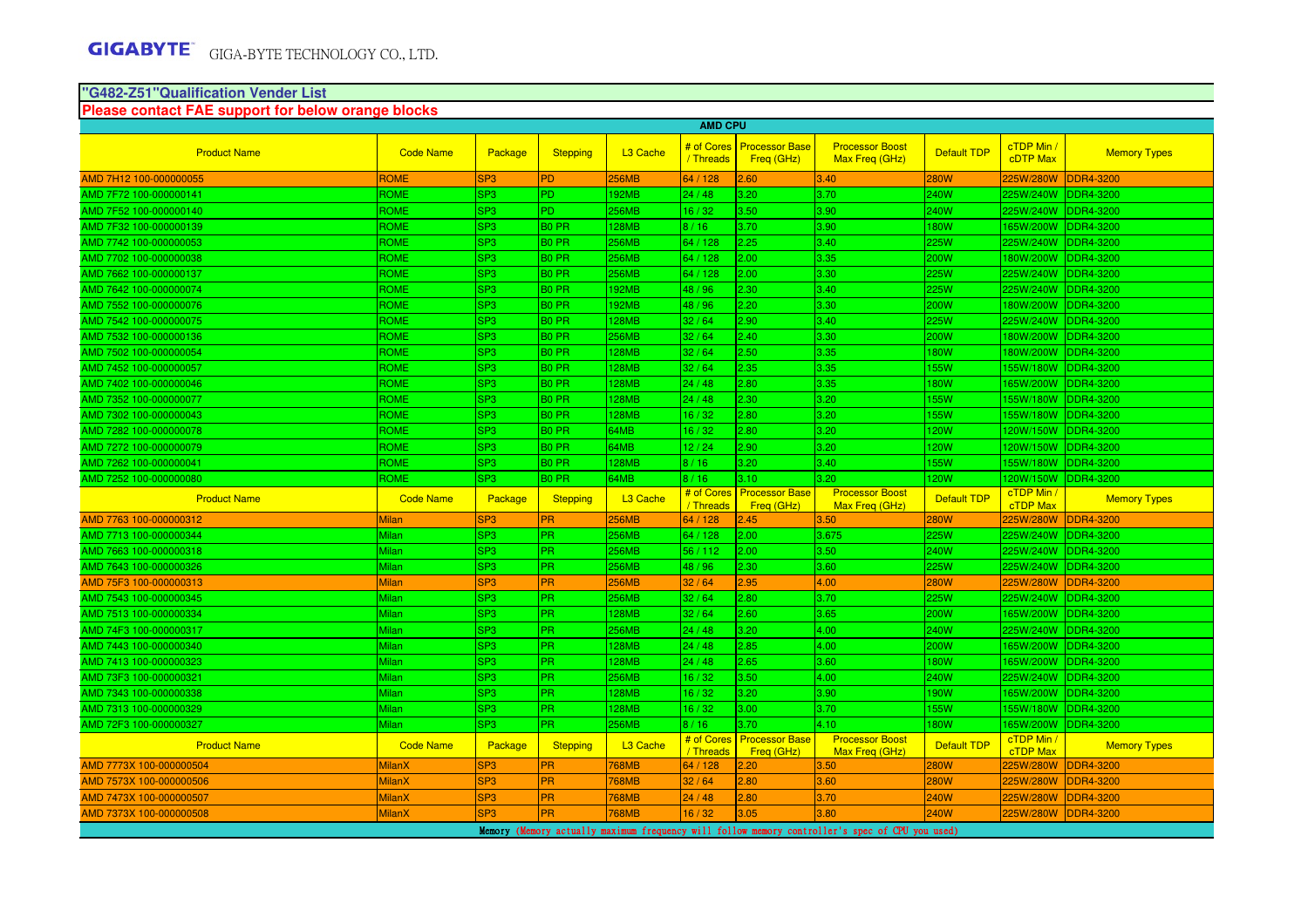| <b>Product Name</b>     | <b>Memory Type</b> | <b>Module</b><br><b>Supplier</b> | <b>Size</b> | <b>Chip Brand</b>  | Rank          | Voltage | <b>Data Transfer Rate</b> | <b>Error Correction CAS Latency</b> |    | <b>Pins</b> |
|-------------------------|--------------------|----------------------------------|-------------|--------------------|---------------|---------|---------------------------|-------------------------------------|----|-------------|
|                         |                    |                                  |             |                    | <b>RDIMM</b>  |         |                           |                                     |    |             |
| M393A8K40B22-CWD6Q      | DDR <sub>4</sub>   | Samsung                          | 64GB        | Samsung            | <b>2S2Rx4</b> | 2v      | <b>2666MHz</b>            | ECC.<br>Registered                  | 19 | 288-pin     |
| CT32G4RFD4266-2G6H1.001 | DDR4               | <b>CRUCIAL</b>                   | 32GB        | <b>Micron</b>      | 2Rx4          | .2v     | 2666MHz                   | <b>ECC</b><br>Registered            | 19 | $288$ -pin  |
| MTA36ASF4G72PZ-2G6H1QG  | DDR4               | <b>CRUCIAL</b>                   | 32GB        | <b>Micron</b>      | 2Rx4          | 1.2v    | 2666MHz                   | ECC<br>Registered                   | 19 | 288-pin     |
| KSM26RD4/32HAI          | DDR <sub>4</sub>   | Kingston                         | 32GB        | Skhynix-IDT        | 2Rx4          | 1.2v    | 2666MHz                   | <b>ECC</b><br>Registered            | 19 | 288-pin     |
| KSM26RS4/16HAI          | DDR4               | Kingston                         | 16GB        | Skhynix-IDT        | 1Rx4          | 1.2v    | 2666MHz                   | <b>ECC</b><br>Registered            | 19 | 288-pin     |
| KSM26RS8/8HAI           | DDR4               | Kingston                         | 8GB         | Skhynix-IDT        | 1Rx8          | 1.2v    | 2666MHz                   | <b>ECC</b><br>Registered            | 19 | 288-pin     |
| TR432G26D419-VKA        | DDR4               | V-color                          | 32GB        | Skhynix-Inphi      | 2Rx4          | 1.2v    | 2666MHz                   | <b>ECC</b><br>Registered            | 19 | 288-pin     |
| M393A2K43DB2-CVFBQ      | DDR4               | Samsung                          | 16GB        | Samsung-IDT        | 2Rx8          | 1.2v    | 2933MHz                   | <b>ECC</b><br>Registered            | 21 | 288-pin     |
| M393A8G40AB2-CVFBY      | DDR <sub>4</sub>   | Samsung                          | 64GB        | Samsung-IDT        | 2Rx4          | 1.2v    | 2933MHz                   | <b>ECC</b><br>Registered            | 21 | 288-pin     |
| M393A2K40CB2-CVFBQ      | DDR4               | Samsung                          | 16GB        | Samsung-IDT        | 1Rx4          | 1.2v    | 2933MHz                   | <b>ECC</b><br>Registered            | 21 | 288-pin     |
| M393A2K43CB2-CVFBQ      | DDR4               | Samsung                          | 16GB        | Samsung-IDT        | 2Rx8          | 1.2v    | 2933MHz                   | <b>ECC</b><br>Reaistered            | 21 | 288-pin     |
| M393A4K40CB2-CVFBQ      | DDR4               | Samsung                          | 32GB        | Samsung-IDT        | 2Rx4          | 1.2v    | 2933MHz                   | <b>ECC</b><br>Registered            | 21 | 288-pin     |
| CT16G4RFD8293.18FE1     | DDR4               | <b>CRUCIAL</b>                   | 16GB        | Micron             | 2Rx8          | 1.2v    | 2933MHz                   | <b>ECC</b><br>Registered            | 21 | 288-pin     |
| CT16G4RFD8293.2G9E1.001 | DDR <sub>4</sub>   | <b>CRUCIAL</b>                   | 16GB        | Micron             | 2Rx8          | 1.2v    | 2933MHz                   | ECC<br>Registered                   | 21 | $ 288-pin $ |
| MTA18ASF2G72PDZ-2G9E1UG | DDR4               | Micron                           | 16GB        | Micron-Rambus 2Rx8 |               | 1.2v    | 2933MHz                   | ECC<br>Registered                   | 21 | 288-pin     |
| MTA18ASF2G72PDZ-2G9E1VG | DDR <sub>4</sub>   | <b>Micron</b>                    | 16GB        | Micron-IDT         | 2Rx8          | 1.2v    | 2933MHz                   | ECC<br>Registered                   | 21 | $ 288-pin $ |
| CT32G4RFD4293.2G9E2.001 | DDR <sub>4</sub>   | <b>CRUCIAL</b>                   | 32GB        | Micron             | 2Rx4          | 1.2v    | 2933MHz                   | ECC.<br>Registered                  | 21 | 288-pin     |
| CT32G4RFD4293.36FE2     | DDR4               | <b>CRUCIAL</b>                   | 32GB        | Micron             | 2Rx4          | 1.2v    | 2933MHz                   | <b>ECC</b><br>Registered            | 21 | 288-pin     |
| MTA36ASF4G72PZ-2G9E2TG  | DDR <sub>4</sub>   | <b>Micron</b>                    | 32GB        | Micron-<br>Montage | 2Rx4          | 1.2v    | 2933MHz                   | <b>ECC</b><br>Registered            | 21 | 288-pin     |
| MTA36ASF4G72PZ-2G9E2VG  | DDR <sub>4</sub>   | <b>Micron</b>                    | 32GB        | Micron-IDT         | 2Rx4          | 1.2v    | 2933MHz                   | <b>ECC</b><br>Registered            | 21 | $ 288-pin $ |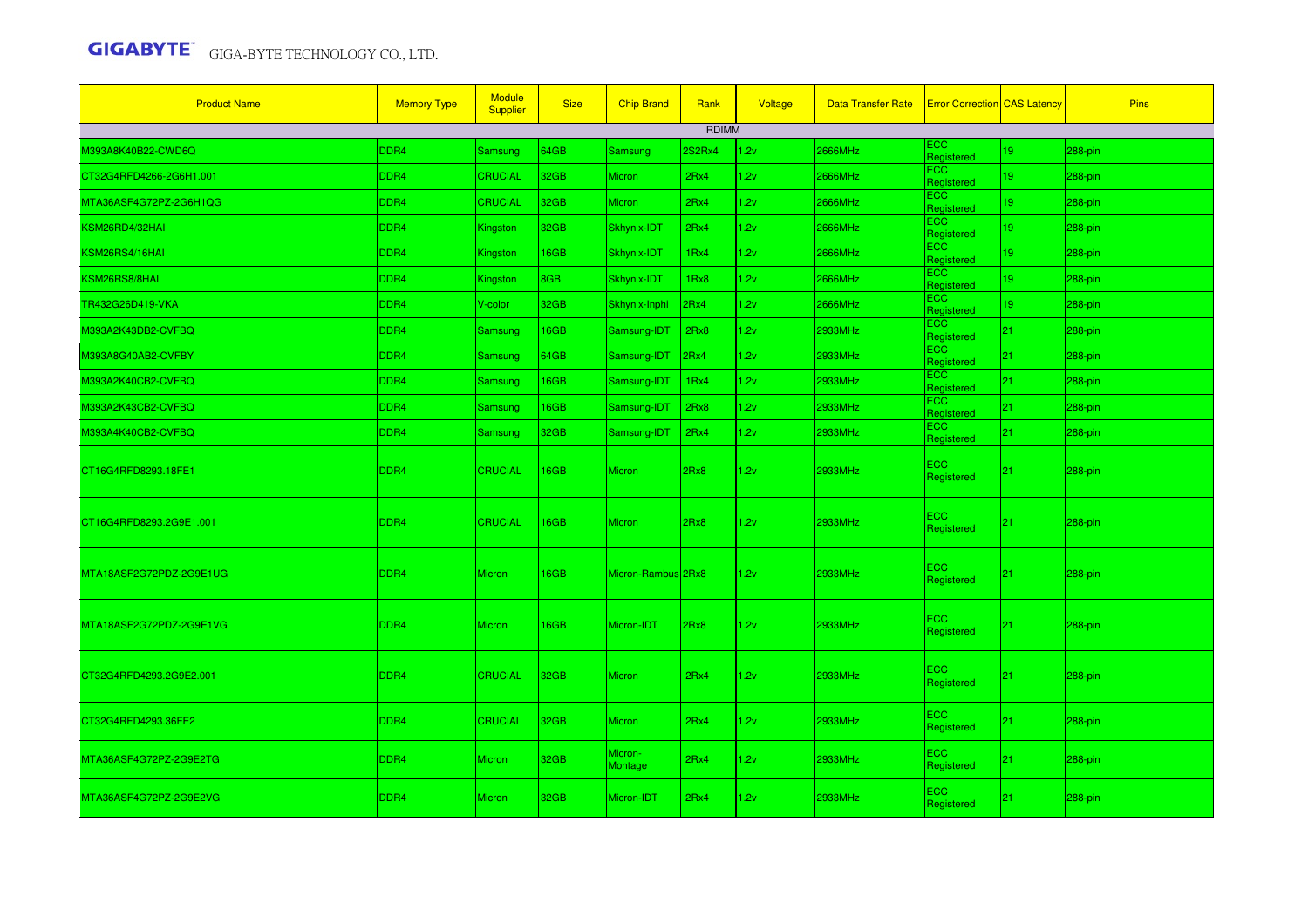| MTA36ASF4G72PZ-2G9E2UG  | DDR4             | <b>Micron</b>  | 32GB | Micron-Rambus 2Rx4         |      | 1.2v | 2933MHz | <b>ECC</b><br>Registered | 21 | 288-pin    |
|-------------------------|------------------|----------------|------|----------------------------|------|------|---------|--------------------------|----|------------|
| MTA36ASF4G72PZ-2G9E2TI  | DDR4             | Micron         | 32GB | Micron-<br>Montage         | 2Rx4 | 1.2v | 2933MHz | <b>ECC</b><br>Registered | 21 | 288-pin    |
| HMA82GR7CJR8N-WM T4     | DDR4             | <b>SKhynix</b> | 16GB | SKhynix-<br>Montage        | 2Rx8 | 1.2v | 2933MHz | ECC.<br>Registered       | 21 | 288-pin    |
| HMA84GR7CJR4N-WM TG     | DDR4             | <b>SKhynix</b> | 32GB | <b>SKhynix-IDT</b>         | 2Rx4 | 1.2v | 2933MHz | ECC.<br>Registered       | 21 | $288$ -pin |
| HMA84GR7CJR4N-WM T4     | DDR <sub>4</sub> | <b>SKhynix</b> | 32GB | SKhynix-IDT                | 2Rx4 | 1.2v | 2933MHz | ECC.<br>Registered       | 21 | $288$ -pin |
| HMAA8GR7MJR4N-WM T4     | DDR4             | <b>SKhynix</b> | 64GB | SKhynix-<br><b>Iontage</b> | 2Rx4 | 1.2v | 2933MHz | <b>ECC</b><br>Reaistered | 21 | 288-pin    |
| CT64G4RFD4293-2G9B2.001 | DDR4             | Crucial        | 64GB | Micron-IDT                 | 2Rx4 | 1.2v | 2933MHz | ECC.<br>Registered       | 21 | $288$ -pin |
| MTA36ASF8G72PZ-2G9B2VI  | DDR4             | Crucial        | 64GB | Micron-IDT                 | 2Rx4 | 1.2v | 2933MHz | ECC.<br>Registered       | 21 | $288$ -pin |
| M393A2K40DB2-CVFBQ      | DDR4             | Samsung        | 16GB | Samsung-IDT                | 1Rx4 | 1.2v | 2933MHz | ECC.<br>Registered       | 21 | 288-pin    |
| M393A4K40DB2-CVFBQ      | DDR4             | Samsung        | 32GB | Samsung-IDT                | 2Rx4 | 1.2v | 2933MHz | ECC.<br>Registered       | 21 | 288-pin    |
| MTA18ASF2G72PDZ-2G9J3VI | DDR4             | <b>Micron</b>  | 16GB | Micron-IDT                 | 2Rx8 | 1.2v | 2933MHz | ECC.<br>Registered       | 21 | $288$ -pin |
| MTA18ASF2G72PDZ-2G9J3TI | DDR4             | Micron         | 16GB | Micron-<br><b>Montage</b>  | 2Rx8 | 1.2v | 2933MHz | ECC.<br>Registered       | 21 | $288$ -pin |
| MTA9ASF2G72PZ-2G9E1UI   | DDR4             | Micron         | 16GB | Micron-Rambus 1Rx8         |      | 1.2v | 2933MHz | <b>ECC</b><br>Registered | 21 | 288-pin    |
| MTA18ASF4G72PDZ-2G9E1TI | DDR4             | Micron         | 32GB | Micron-<br>Montage         | 2Rx8 | 1.2v | 2933MHz | <b>ECC</b><br>Registered | 21 | 288-pin    |
| MTA36ASF8G72PZ-2G9E1TI  | DDR4             | <b>Micron</b>  | 64GB | Micron-<br>Montage         | 2Rx4 | 1.2v | 2933MHz | ECC.<br>Registered       | 21 | $288$ -pin |
| MTA36ASF8G72PZ-2G9E1VI  | DDR <sub>4</sub> | <b>Micron</b>  | 64GB | Micron-IDT                 | 2Rx4 | 1.2v | 2933MHz | ECC.<br>Registered       | 21 | $288$ -pin |
| MTA36ASF4G72PZ-2G9J3TI  | DDR4             | <b>Micron</b>  | 32GB | Micron-<br>Montage         | 2Rx4 | 1.2v | 2933MHz | ECC.<br>Registered       | 21 | 288-pin    |
| HMA82GR7CJR8N-XN T4     | DDR4             | <b>SKhynix</b> | 16GB | <b>SKhynix</b>             | 2Rx8 | .2v  | 3200MHz | ECC.<br>Registered       | 22 | 288-pin    |
| HMA82GR7CJR8N-XN T8     | DDR4             | <b>SKhynix</b> | 16GB | <b>SKhynix</b>             | 2Rx8 | 1.2v | 3200MHz | <b>ECC</b><br>Registered | 22 | $288$ -pin |
| HMA82GR7CJR8N-XN TG     | DDR4             | <b>SKhynix</b> | 16GB | <b>SKhynix</b>             | 2Rx8 | 1.2v | 3200MHz | <b>ECC</b><br>Registered | 22 | 288-pin    |
| HMA84GR7CJR4N-XN T8     | DDR4             | SKhynix        | 32GB | <b>SKhynix</b>             | 2Rx4 | .2v  | 3200MHz | ECC.<br>Registered       | 22 | 288-pin    |
| HMA84GR7CJR4N-XN T4     | DDR <sub>4</sub> | <b>SKhynix</b> | 32GB | <b>SKhynix</b>             | 2Rx4 | 1.2v | 3200MHz | ECC.<br>Registered       | 22 | 288-pin    |
| HMA84GR7CJR4N-XN TG     | DDR4             | <b>SKhynix</b> | 32GB | <b>SKhynix</b>             | 2Rx4 | 1.2v | 3200MHz | ECC.<br>Registered       | 22 | 288-pin    |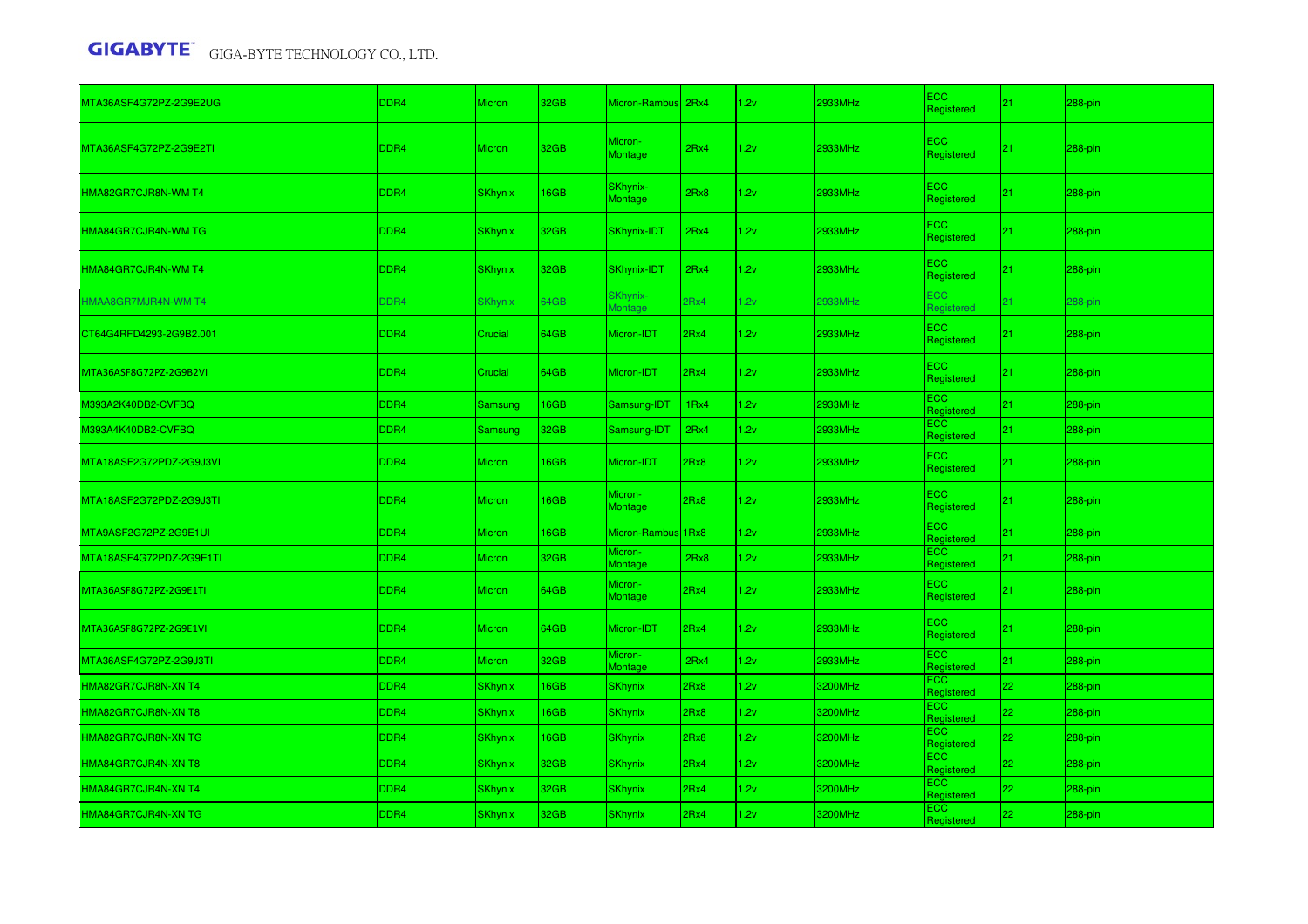| HMAA8GR7AJR4N-XN TG                                  | DDR <sub>4</sub> | <b>SKhynix</b> | 64GB | <b>SKhynix-IDT</b>         | 2Rx4 | 1.2v | 3200MHz | <b>ECC</b><br>Registered | 22              | 288-pin   |
|------------------------------------------------------|------------------|----------------|------|----------------------------|------|------|---------|--------------------------|-----------------|-----------|
| HMAA8GR7AJR4N-XN T8                                  | DDR <sub>4</sub> | <b>SKhynix</b> | 64GB | SKhynix-<br>Rambus         | 2Rx4 | 1.2v | 3200MHz | <b>ECC</b><br>Registered | 22              | 288-pin   |
| CT8G4RFS832A.9FE1                                    | DDR4             | Crucial        | 8GB  | Micron                     | 1Rx8 | 1.2v | 3200MHz | <b>ECC</b><br>Registered | 22.             | 288-pin   |
| CT8G4RFS832A-3G2E1.001                               | DDR4             | Crucial        | 8GB  | Micron                     | 1Rx8 | 1.2v | 3200MHz | <b>ECC</b><br>Registered | 22              | 288-pin   |
| MTA9ASF1G72PZ.3G2E1VG                                | DDR <sub>4</sub> | Micron         | 8GB  | Micron                     | 1Rx8 | 1.2v | 3200MHz | <b>ECC</b><br>Registered | 22              | 288-pin   |
| CT16G4RFS432A.18FE1                                  | DDR4             | Crucial        | 6GB  | Micron-IDT                 | 1Rx4 | 1.2v | 3200MHz | <b>ECC</b><br>Registered | 22 <sub>1</sub> | 288-pin   |
| CT16G4RFS432A-3G2E1.001                              | DDR4             | Crucial        | 16GB | Micron-IDT                 | 1Rx4 | 1.2v | 3200MHz | <b>ECC</b><br>Registered | 22              | 288-pin   |
| MTA18ASF2G72PZ.3G2E1VG                               | DDR4             | <b>Micron</b>  | 16GB | Micron-IDT                 | 1Rx4 | 1.2v | 3200MHz | ECC.<br>Registered       | 22              | 288-pin   |
| CT16G4RFD832A.3G2E1.001                              | DDR4             | Crucial        | 16GB | Micron-Rambus 2Rx8         |      | 1.2v | 3200MHz | <b>ECC</b><br>Registered | 22              | 288-pin   |
| MTA18ASF2G72PDZ-3G2E1UK                              | DDR4             | Micron         | 16GB | Micron-Rambus 2Rx8         |      | 1.2v | 3200MHz | <b>ECC</b><br>Registered | 22              | 288-pin   |
| CT32G4RFD432A.36FE2                                  | DDR4             | Crucial        | 32GB | Micron-<br>Montage         | 2Rx4 | 1.2v | 3200MHz | <b>ECC</b><br>Registered | 22              | 288-pin   |
| CT32G4RFD432A-3G2E2.001                              | DDR <sub>4</sub> | Crucial        | 32GB | Micron-<br>Montage         | 2Rx4 | 1.2v | 3200MHz | <b>ECC</b><br>Registered | 22              | 288-pin   |
| MTA36ASF4G72PZ.3G2E2TG                               | DDR4             | <b>Micron</b>  | 32GB | Micron-<br>Montage         | 2Rx4 | 1.2v | 3200MHz | <b>ECC</b><br>Registered | 22              | 288-pin   |
| M393A2K40DB2-CWEBQ<br>(3200MHz only support on 1DPC) | DDR4             | Samsung        | 16GB | Samsung-IDT                | 1Rx4 | 1.2v | 3200MHz | ECC<br>Registered        | 22              | $288-pin$ |
| M393A2K43DB2-CWEBQ<br>(3200MHz only support on 1DPC) | DDR <sub>4</sub> | Samsung        | 16GB | Samsung-IDT                | 2Rx8 | 1.2v | 3200MHz | <b>ECC</b><br>Registered | 22              | 288-pin   |
| M393A2K40DB3-CWEGQ                                   | DDR4             | Samsung        | 16GB | Samsung-<br>Rambus         | 1Rx4 | 1.2v | 3200MHz | ECC<br>Registered        | 22              | 288-pin   |
| M393A2K40DB3-CWEBQ                                   | DDR4             | Samsung        | 16GB | Samsung-IDT                | 1Rx4 | 1.2v | 3200MHz | ECC<br>Registered        | 22              | 288-pin   |
| M393A2K40DB3-CWECQ                                   | DDR <sub>4</sub> | Samsung        | 16GB | Samsung-                   | 1Rx4 | 1.2v | 3200MHz | <b>ECC</b><br>Registered | 22              | 288-pin   |
| M393A4K40DB2-CWEBQ<br>(3200MHz only support on 1DPC) | DDR <sub>4</sub> | Samsung        | 32GB | Samsung-IDT                | 2Rx4 | 1.2v | 3200MHz | ECC.<br>Registered       | 22              | 288-pin   |
| M393A4K40DB3-CWECQ                                   | DDR <sub>4</sub> | Samsung        | 32GB | Samsung-<br><b>Montage</b> | 2Rx4 | 1.2v | 3200MHz | ECC<br>Registered        | 22              | 288-pin   |
| M393A4K40DB3-CWEBQ                                   | DDR4             | Samsung        | 32GB | Samsung-IDT                | 2Rx4 | 1.2v | 3200MHz | <b>ECC</b><br>Registered | 22.             | 288-pin   |
| M393A4K40DB3-CWEBY                                   | DDR4             | Samsung        | 32GB | Samsung-IDT                | 2Rx4 | 1.2v | 3200MHz | <b>ECC</b><br>Registered | 22              | 288-pin   |
| M393A4K40DB3-CWEGQ                                   | DDR <sub>4</sub> | Samsung        | 32GB | Samsung-<br>Rambus         | 2Rx4 | 1.2v | 3200MHz | <b>ECC</b><br>Registered | 22              | 288-pin   |
| M393A8G40AB2-CWEBQ                                   | DDR4             | Samsung        | 64GB | Samsung-IDT                | 2Rx4 | 1.2v | 3200MHz | ECC.<br>Registered       | 22 <sub>2</sub> | 288-pin   |
| M393A8G40AB2-CWEBY                                   | DDR4             | Samsung        | 64GB | Samsung-IDT                | 2Rx4 | 1.2v | 3200MHz | <b>ECC</b><br>Registered | 22              | 288-pin   |
| TR416G32S422-XNC                                     | DDR <sub>4</sub> | V-color        | 16GB | <b>SKhynix-</b><br>Rambus  | 1Rx4 | 1.2v | 3200MHz | <b>ECC</b><br>Registered | 22              | 288-pin   |
| KSM32RD4/32MEI                                       | DDR4             | Kingston       | 32GB | Micron-IDT                 | 2Rx4 | 1.2v | 3200MHz | <b>ECC</b><br>Registered | 22 <sub>1</sub> | 288-pin   |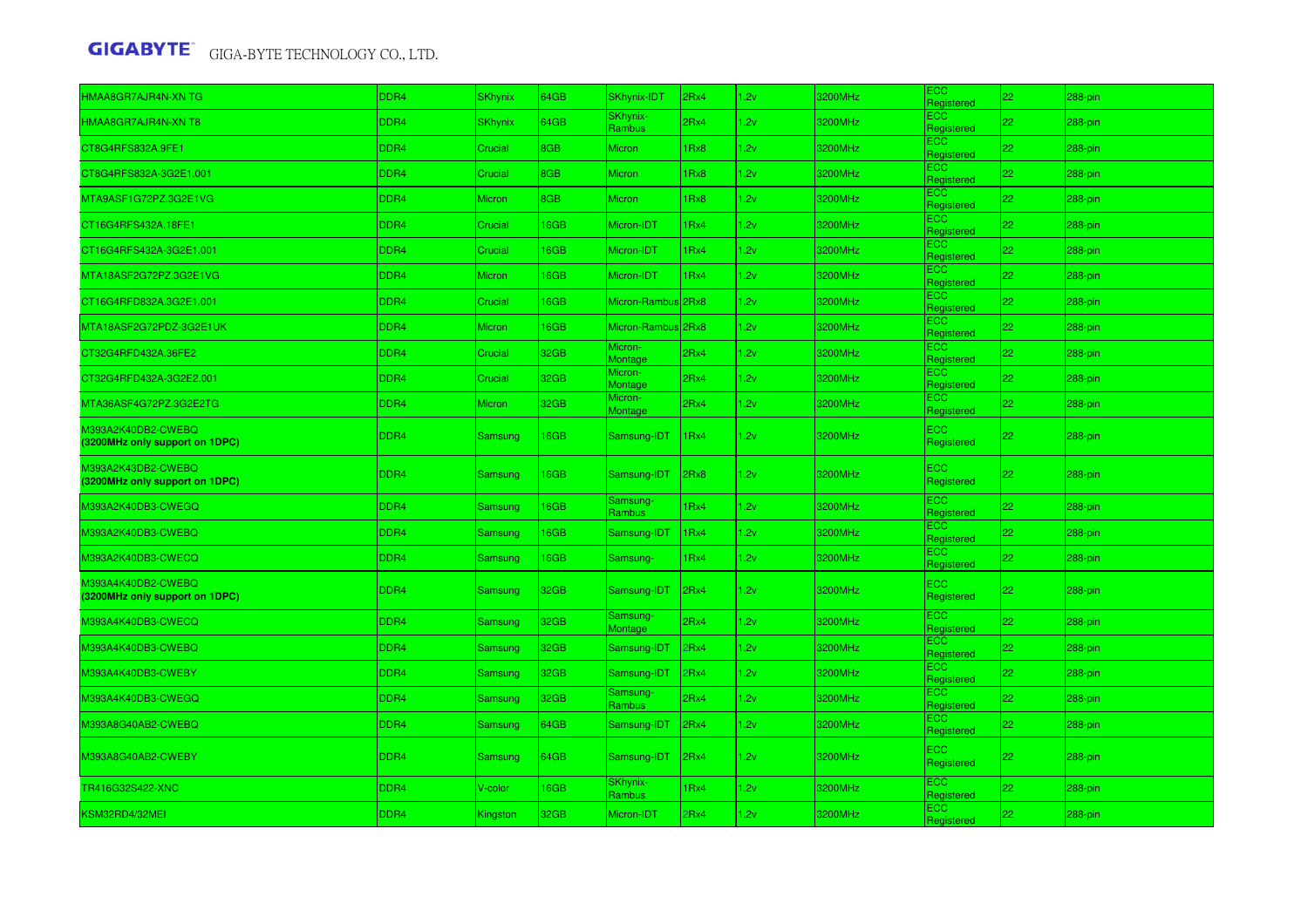| KSM32RD8/16MEI          | DDR4             | Kingston       | 16GB  | Micron-IDT          | 2Rx4          | 1.2v | 3200MHz | ECC.<br>Registered       | 22              | 288-pin    |
|-------------------------|------------------|----------------|-------|---------------------|---------------|------|---------|--------------------------|-----------------|------------|
| CT32G4RFD432A-3G2E7.001 | DDR4             | Crucial        | 32GB  | Micron-IDT          | 2Rx4          | 1.2v | 3200MHz | <b>ECC</b><br>Registered | 22              | 288-pin    |
| CT32G4RFD432A.36FE7     | DDR4             | Crucial        | 32GB  | Micron-IDT          | 2Rx4          | 2v   | 3200MHz | ECC.<br>Registered       | 22              | 288-pin    |
| MTA36ASF4G72PZ.3G2E7VI  | DDR4             | <b>Micron</b>  | 32GB  | Micron-IDT          | 2Rx4          | 1.2v | 3200MHz | ECC.<br>Registered       | 22              | 288-pin    |
| MTA36ASF4G72PZ.3G2E7TI  | DDR4             | Micron         | 32GB  | Micron-<br>Montage  | 2Rx4          | 1.2v | 3200MHz | ECC.<br>Registered       | 22              | 288-pin    |
| CT64G4RFD432A-3G2B2.001 | DDR4             | Crucial        | 64GB  | Micron              | 2Rx4          | .2v  | 3200MHz | ECC.<br>Registered       | 22 <sub>2</sub> | 288-pin    |
| MTA36ASF8G72PZ.3G2B2TI  | DDR4             | Micron         | 64GB  | <b>Micron</b>       | 2Rx4          | .2v  | 3200MHz | ECC<br>Registered        | 22              | 288-pin    |
| AD4R3200316G22-BSSC     | DDR4             | <b>ADATA</b>   | 16GB  | Samsung-IDT         | 2Rx8          | .2v  | 3200MHz | <b>ECC</b><br>Registered | 22              | 288-pin    |
| HMA82GR7DJR8N-XN T8     | DDR4             | <b>SKhynix</b> | 16GB  | SKhynix-<br>Rambus  | 2Rx8          | 1.2v | 3200MHz | <b>ECC</b><br>Registered | 22              | 288-pin    |
| M393A4G43AB3-CWECO      | DDR4             | Samsung        | 32GB  | Samsung-<br>Montage | 2Rx8          | 1.2v | 3200MHz | ECC.<br>Registered       | 22              | 288-pin    |
| HMA84GR7DJR4N-XN T4     | DDR4             | <b>SKhynix</b> | 32GB  | SKhynix-<br>Montage | 2Rx4          | .2v  | 3200MHz | <b>ECC</b><br>Registered | 22              | 288-pin    |
| HMA84GR7DJR4N-XN TG     | DDR4             | <b>SKhynix</b> | 32GB  | <b>SKhynix-IDT</b>  | 2Rx4          | 1.2v | 3200MHz | <b>ECC</b><br>Registered | 22              | 288-pin    |
| MTA36ASF4G72PZ-3G2J3UI  | DDR4             | Micron         | 32GB  | Micron-Rambus 2Rx4  |               | 1.2v | 3200MHz | ECC.<br>Registered       | 22              | 288-pin    |
| MTA9ASF2G72PZ-3G2E1TI   | DDR4             | Micron         | 16GB  | Micron-<br>Montage  | 1Rx8          | 1.2v | 3200MHz | ECC.<br>Registered       | 22              | 288-pin    |
| MTA18ASF4G72PDZ-3G2E1UI | DDR4             | <b>Micron</b>  | 32GB  | Micron-Rambus 2Rx8  |               | 1.2v | 3200MHz | ECC<br>Registered        | 22              | 288-pin    |
| MTA18ASF4G72PDZ-3G2E1TI | DDR4             | <b>Micron</b>  | 32GB  | Micron-<br>Montage  | 2Rx8          | 2v   | 3200MHz | ECC.<br>Registered       | 22              | 288-pin    |
| MTA18ASF4G72PDZ-3G2E1V1 | DDR4             | <b>Micron</b>  | 32GB  | <b>Micron</b>       | 2Rx8          | 1.2v | 3200MHz | ECC.<br>Registered       | 22              | 288-pin    |
| MTA18ASF2G72PDZ-3G2R1UI | DDR4             | <b>Micron</b>  | 16GB  | Micron-Rambus 2Rx8  |               | 1.2v | 3200MHz | ECC.<br>Registered       | 22              | 288-pin    |
| MTA18ASF2G72PDZ-3G2R1VI | DDR4             | <b>Micron</b>  | 16GB  | Micron-IDT          | 2Rx8          | 1.2v | 3200MHz | ECC.<br>Registered       | 22              | 288-pin    |
| MTA18ASF2G72PDZ-3G2R1TI | DDR4             | <b>Micron</b>  | 16GB  | Micron-<br>Montage  | 2Rx8          | 2v   | 3200MHz | ECC.<br>Registered       | 22              | 288-pin    |
| MTA18ASF4G72PDZ-3G2F1VI | DDR <sub>4</sub> | <b>Micron</b>  | 32GB  | Micron-IDT          | 2Rx8          | 1.2v | 3200MHz | <b>ECC</b><br>Registered | 22              | $288$ -pin |
| MTA18ASF4G72PDZ-3G2F1UI | DDR4             | <b>Micron</b>  | 32GB  | Micron-Rambus 2Rx8  |               | 1.2v | 3200MHz | ECC<br>Registered        | 22              | 288-pin    |
| MTA36ASF8G72PZ-3G2E1VI  | DDR4             | <b>Micron</b>  | 64GB  | Micron-IDT          | 2Rx4          | .2v  | 3200MHz | ECC.<br>Registered       | 22              | 288-pin    |
| M393AAG40M32-CAEBQ      | DDR4             | Samsung        | 128GB | Samsung             | <b>2S2Rx4</b> | 1.2v | 3200MHz | <b>ECC</b><br>Registered | 22              | 288-pin    |
| M393AAG40M32-CAEBY      | DDR4             | Samsung        | 128GB | Samsung             | <b>2S2Rx4</b> | 1.2v | 3200MHz | <b>ECC</b><br>Registered | 22              | 288-pin    |
| MTA18ASF2G72PZ-3G2E2TI  | DDR4             | Micron         | 16GB  | Micron-<br>Montage  | 1Rx4          | 1.2v | 3200MHz | ECC.<br>Registered       | 22              | 288-pin    |
| MTA18ASF2G72PDZ-3G2J3UI | DDR4             | <b>Micron</b>  | 16GB  | Micron-Rambus 2Rx8  |               | 1.2v | 3200MHz | ECC<br>Registered        | 22              | 288-pin    |
| AD4R3200716G22-BHYA     | DDR4             | <b>ADATA</b>   | 16GB  | SKhynix-<br>Montage | 1Rx8          | 2v   | 3200MHz | ECC.<br>Registered       | 22              | 288-pin    |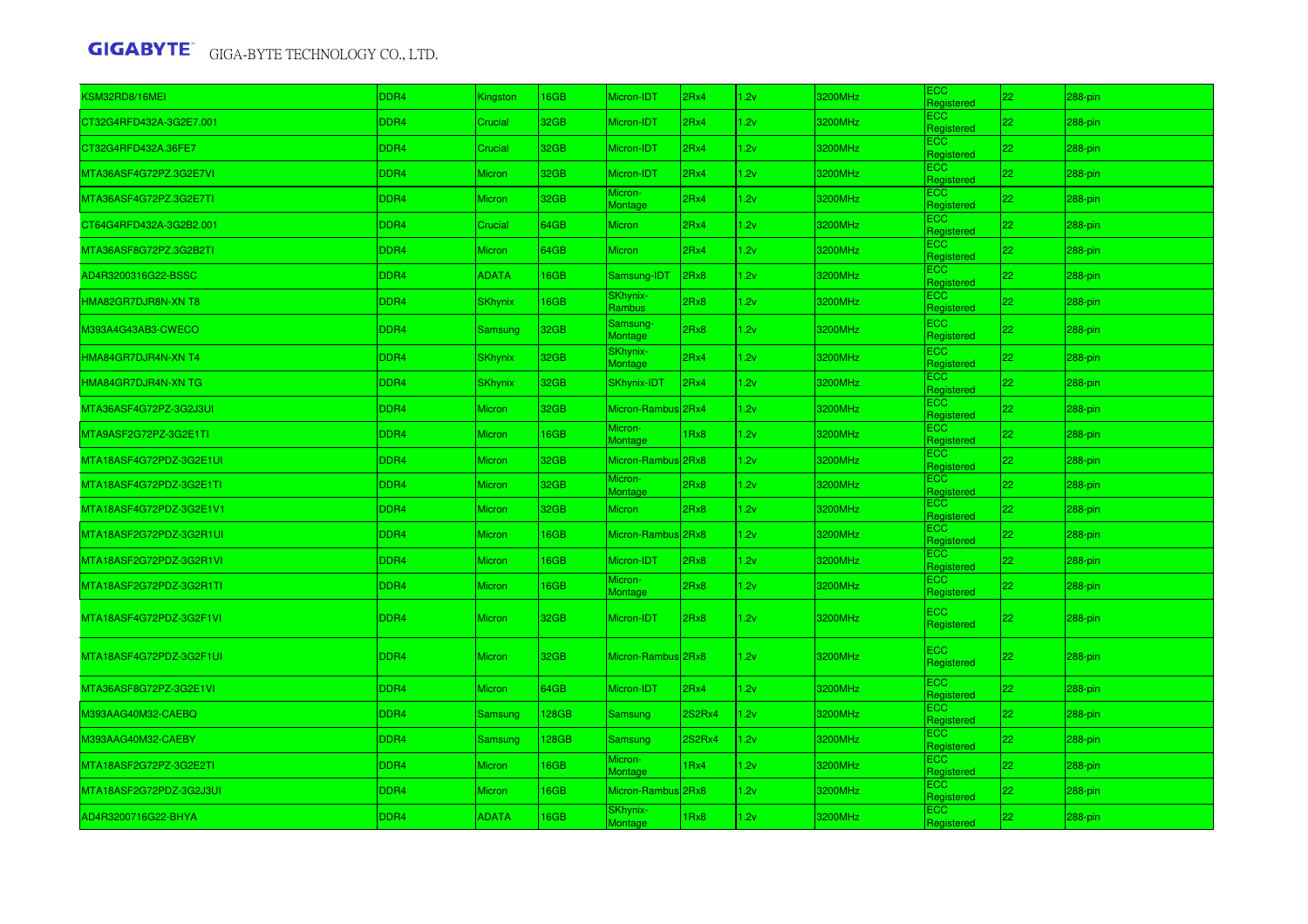| HMA82GR7DJR8N-XN TG     | DDR4             | <b>SKhynix</b>            | 16GB | SKhynix-IDT                | 2Rx8          | 1.2v | 3200MHz | ECC<br>Registered        | 22  | 288-pin    |
|-------------------------|------------------|---------------------------|------|----------------------------|---------------|------|---------|--------------------------|-----|------------|
| KSM32RS4/32MER          | DDR4             | Kingston                  | 32GB | Micron-Rambus 1Rx4         |               | 1.2v | 3200MHz | ECC<br>Registered        | 22  | 288-pin    |
| KSM32RS8/16MER          | DDR4             | Kingston                  | 16GB | Micron-Rambus 1Rx8         |               | 1.2v | 3200MHz | <b>ECC</b><br>Registered | 22  | 288-pin    |
| HMAA8GR7CJR4N-XN T4     | DDR4             | <b>SKhynix</b>            | 64GB | SKhynix-<br>Montage        | 2Rx4          | 1.2v | 3200MHz | ECC<br>Registered        | 22  | 288-pin    |
| HMAA8GR7CJR4N-XN TG     | DDR4             | <b>SKhynix</b>            | 64GB | SKhynix-IDT                | 2Rx4          | 1.2v | 3200MHz | <b>ECC</b><br>Registered | 22  | 288-pin    |
| HMAA8GR7CJR4N-XN T8     | DDR4             | <b>SKhynix</b>            | 64GB | SKhynix-<br><b>Rambus</b>  | 2Rx4          | 2v   | 3200MHz | ECC.<br>Registered       | 22  | 288-pin    |
| M393A4G40BB3-CWEGQ      | DDR4             | Samsung                   | 32GB | Samsung-<br><b>Rambus</b>  | 1Rx4          | 2v   | 3200MHz | <b>ECC</b><br>Registered | 22  | 288-pin    |
| M393A4K40EB3-CWEGQ      | DDR4             | Samsung                   | 32GB | Samsung-<br>Rambus         | 2Rx4          | 1.2v | 3200MHz | ECC<br>Registered        | 22  | $288$ -pin |
| M393A4K40EB3-CWECQ      | DDR4             | Samsung                   | 32GB | Samsung-<br><b>Montage</b> | 2Rx4          | 1.2v | 3200MHz | ECC<br>Registered        | 22  | 288-pin    |
| M393A4K40EB3-CWEBY      | DDR4             | Samsung                   | 32GB | Samsung-IDT                | 2Rx4          | 1.2v | 3200MHz | <b>ECC</b><br>Registered | 22  | 288-pin    |
| M393A8G40BB4-CWEBY      | DDR4             | Samsung                   | 64GB | Samsung-IDT                | l2Rx4         | 1.2v | 3200MHz | ECC<br>Registered        | 22  | 288-pin    |
| MTA9ASF1G72PZ-3G2R1VI   | DDR4             | <b>Micron</b>             | 8GB  | Micron-IDT                 | 1Rx8          | 1.2v | 3200MHz | <b>ECC</b><br>Registered | 22  | 288-pin    |
| MTA18ASF2G72PZ-3G2R1UI  | DDR4             | <b>Micron</b>             | 16GB | Micron-Rambus 1Rx4         |               | 1.2v | 3200MHz | ECC.<br>Registered       | 22  | 288-pin    |
| MTA18ASF2G72PZ-3G2R1TI  | DDR4             | Micron                    | 16GB | Micron-<br>Montage         | 1Rx4          | 1.2v | 3200MHz | <b>ECC</b><br>Registered | 22  | 288-pin    |
| MTA9ASF2G72PZ-3G2F1UI   | DDR4             | Micron                    | 16GB | Micron-Rambus 1Rx8         |               | 1.2v | 3200MHz | <b>ECC</b><br>Registered | 22. | 288-pin    |
| MTA18ASF4G72PDZ-3G2B2TI | DDR4             | Micron                    | 32GB | Micron-<br>Montage         | 2Rx8          | .2v  | 3200MHz | ECC<br>Registered        | 22. | 288-pin    |
| MTA36ASF4G72PZ-3G2R1UI  | DDR <sub>4</sub> | <b>Micron</b>             | 32GB | Micron-Rambus 2Rx4         |               | 1.2v | 3200MHz | ECC<br>Registered        | 22  | 288-pin    |
| MTA18ASF4G72PZ-3G2F1TI  | DDR4             | <b>Micron</b>             | 32GB | Micron-<br>Montage         | 1Rx4          | 1.2v | 3200MHz | ECC<br>Registered        | 22  | 288-pin    |
| MTA18ASF4G72PZ-3G2F1UI  | DDR4             | <b>Micron</b>             | 32GB | Micron-Rambus 1Rx4         |               | 1.2v | 3200MHz | ECC.<br>Registered       | 22  | 288-pin    |
| MTA36ASF8G72PZ-3G2F1VI  | DDR4             | <b>Micron</b>             | 64GB | Micron-IDT                 | 2Rx4          | 1.2v | 3200MHz | ECC<br>Registered        | 22  | 288-pin    |
| STB724G4GGB32P1-SA      | DDR4             | SGH-Zefr<br><b>Memory</b> | 32GB | Samsung-IDT                | 1Rx4          | 1.2v | 3200MHz | ECC<br>Registered        | 22  | 288-pin    |
| M393A4G40AB3-CWEBQ      | DDR4             | Samsung                   | 32GB | Samsung-IDT                | 1Rx4          | 1.2v | 3200MHz | ECC<br>Registered        | 22  | 288-pin    |
| KSM32RD8/16MRR          | DDR4             | Kingston                  | 16GB | Micron-Rambus 2Rx8         |               | 1.2v | 3200MHz | ECC<br>Registered        | 22  | 288-pin    |
| KSM32RD4/32MRR          | DDR4             | Kingston                  | 32GB | Micron-Rambus 2Rx4         |               | 1.2v | 3200MHz | ECC<br>Registered        | 22  | 288-pin    |
|                         |                  |                           |      |                            | <b>LRDIMM</b> |      |         |                          |     |            |
| HMAA8GL7AMR4N-VKTF      | DDR4             | <b>SKhynix</b>            | 64GB | <b>SKhynix</b>             | 4DRx4         | 1.2v | 2666MHz | ECC<br>Registered        | 17  | 288-pin    |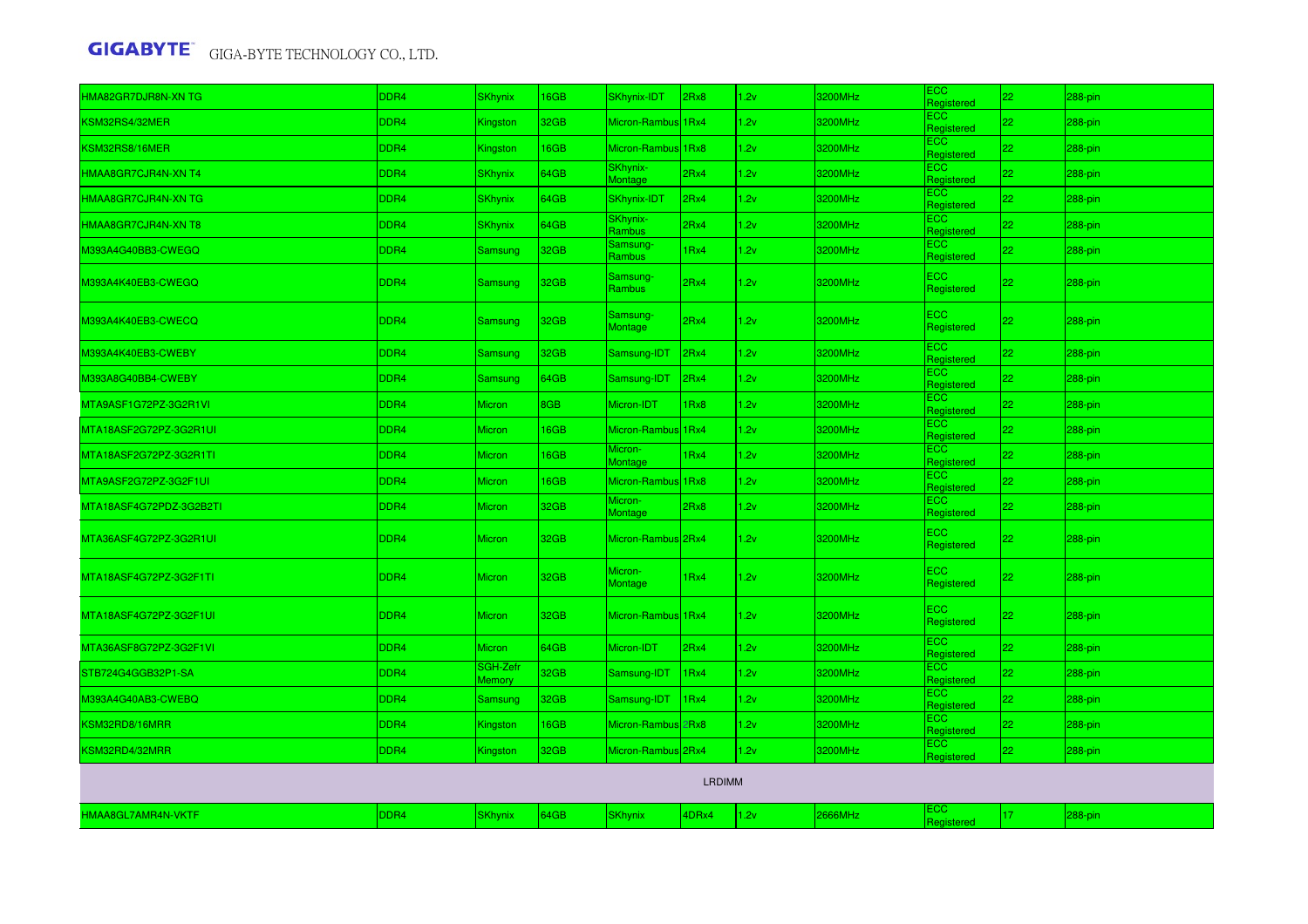|                                         |                        |                              |                              |             |                                    |                                                  |                                                                                 | <b>ECC</b>                  |            |             |  |
|-----------------------------------------|------------------------|------------------------------|------------------------------|-------------|------------------------------------|--------------------------------------------------|---------------------------------------------------------------------------------|-----------------------------|------------|-------------|--|
| <b>M386A8K40CM2-CVFBY</b>               | DDR4                   | Samsung                      | 64GB                         | Samsung-IDT | 4DRx4                              | 1.2v                                             | 2933MHz                                                                         | Registered                  | 21         | 288-pin     |  |
| M386A8K40DM2-CWELQ                      | DDR4                   | Samsung                      | 64GB                         | Samsung-IDT | 4DRx4                              | 1.2v                                             | 3200MHz                                                                         | ECC<br>Registered           | 22         | 288-pin     |  |
| M386AAG40MMB-CVFC0                      | DDR4                   | Samsung                      | 128GB                        | Samsung     | 4DRx4                              | 1.2v                                             | 2933MHz                                                                         | <b>ECC</b><br>Registered    | 21         | 288-pin     |  |
|                                         |                        |                              |                              |             |                                    | Seagate HDD (SAS HDD may need RAID Card support) |                                                                                 |                             |            |             |  |
| <b>Product Name</b>                     | <b>Type</b>            | Vendor                       | <b>Form Factor</b>           | Format      |                                    | Capacity   Interface Speed                       | <b>Series</b>                                                                   | Cache                       | <b>RPM</b> | Encryption  |  |
|                                         |                        |                              |                              |             |                                    | Seagate Enterprise Capacity 2.5 HDD              |                                                                                 |                             |            |             |  |
| ST1000NX0303                            | <b>SATA</b>            | Seagate                      | 2.5"                         | 4Kn         | 1TB                                | 6Gb/s                                            | <b>EXOS 7E2000</b>                                                              | 128MB                       | 7200       | N/A         |  |
| ST2000NX0243                            | <b>SATA</b>            | <b>Seagate</b>               | 2.5"                         | 4Kn         | 2TB                                | 6Gb/s                                            | <b>Exos 7E2000</b><br>(Enterprise Capacity<br>V.3)                              | <b>128MB</b>                | 7200       | N/A         |  |
|                                         |                        |                              |                              |             | <b>SATA/SAS SSD</b>                |                                                  |                                                                                 |                             |            |             |  |
| XA960LE10063                            | SSD                    | Seagate                      | 2.5"                         | <b>SATA</b> | 960GB                              | 6Gb/s                                            |                                                                                 |                             |            |             |  |
| XA480LE10063                            | SSD                    | Seagate                      | 2.5"                         | <b>SATA</b> | 480GB                              | 6Gb/s                                            |                                                                                 |                             |            |             |  |
| SSDSC2KG019T8 D3-S4610 Series           | <b>SSD</b>             | Intel                        | 2.5"                         | <b>SATA</b> | 1.92TB                             | 6Gb/s                                            |                                                                                 |                             |            |             |  |
| SSDSC2KB019T8 D3-S4510 Series           | SSD                    | Intel                        | 2.5"                         | <b>SATA</b> | 1.92TB                             | 6Gb/s                                            |                                                                                 |                             |            |             |  |
| SSDSC2KB019TZ D3-S4520 Series           | <b>SSD</b>             | Intel                        | 2.5"                         | <b>SATA</b> | 1.92TB                             | 6Gb/s                                            |                                                                                 |                             |            |             |  |
| KHK61RSE960G                            | <b>SSD</b>             | Toshiba                      | 2.5"                         | <b>SATA</b> | 960GB                              | 6Gb/s                                            |                                                                                 |                             |            |             |  |
| ASR1100SS-240GT-B                       | <b>SSD</b>             | Adata                        | 2.5"                         | <b>SATA</b> | 240GB                              | 6Gb/s                                            |                                                                                 |                             |            |             |  |
| SEDC500M/3840G DC500M Series            | SSD                    | Kingston                     | 2.5"                         | <b>SATA</b> | 3.84TB                             | 6Gb/s                                            |                                                                                 |                             |            |             |  |
| SEDC500M/1920G DC500M Series            | SSD                    | Kingston                     | 2.5"                         | <b>SATA</b> | 1.92TB                             | 6Gb/s                                            |                                                                                 |                             |            |             |  |
| SEDC500M/960G DC500M Series             | SSD                    | Kingston                     | 2.5"                         | <b>SATA</b> | 960GB                              | 6Gb/s                                            |                                                                                 |                             |            |             |  |
| SEDC500M/480G DC500M Series             | SSD                    | Kingston                     | 2.5"                         | <b>SATA</b> | 480GB                              | 6Gb/s                                            |                                                                                 |                             |            |             |  |
| MTFDDAK3T8TDS-1AW1ZABYY (5300 PRO)      | <b>SSD</b>             | <b>Micron</b>                | 2.5"                         | <b>SATA</b> | 3.84TB                             | 6Gb/s                                            |                                                                                 |                             |            |             |  |
| MTFDDAK1T9TDS-1AW1ZABYY (5300 PRO)      | SSD                    | Micron                       | 2.5"                         | <b>SATA</b> | 1.92TB                             | 6Gb/s                                            |                                                                                 |                             |            |             |  |
| SSB240GTLCG-D2-SME520GBT ESM1220 Series | SSD                    | Phison                       | 2.5"                         | <b>SATA</b> | 240GB                              | 6Gb/s                                            |                                                                                 |                             |            |             |  |
| SSB480GTLCG-D2-SME520GBT ESM1220 Series | SSD                    | Phison                       | 2.5"                         | <b>SATA</b> | 480GB                              | 6Gb/s                                            |                                                                                 |                             |            |             |  |
| SSB960GTLCG-D2-SME520GBT ESM1220 Series | <b>SSD</b>             | Phison                       | 2.5"                         | <b>SATA</b> | 960GB                              | 6Gb/s                                            |                                                                                 |                             |            |             |  |
| SSB1K9GTLCG-D2-SME520GBT ESM1220 Series | <b>SSD</b>             | Phison                       | 2.5"                         | <b>SATA</b> | 1.92TB                             | 6Gb/s                                            |                                                                                 |                             |            |             |  |
| MZ7L3480HCHQ-00A07 PM893 Series         | SSD                    | Samsung                      | 2.5"                         | <b>SATA</b> | 480GB                              | 6Gb/s                                            |                                                                                 |                             |            |             |  |
| MZ7L33T8HBLT-00A07 PM893 Series         | SSD                    | Samsung                      | 2.5"                         | <b>SATA</b> | 3.84TB                             | 6Gb/s                                            |                                                                                 |                             |            |             |  |
|                                         |                        |                              |                              |             | <b>LAN Cards</b>                   |                                                  |                                                                                 |                             |            |             |  |
| <b>Product Name</b>                     | Connector              |                              | <b>System Interface Type</b> | # of Ports  |                                    | <b>Data Rate</b>                                 |                                                                                 |                             |            | <b>Note</b> |  |
|                                         |                        |                              |                              |             | <b>GIGABYTE LAN Cards</b>          |                                                  |                                                                                 |                             |            |             |  |
| CLN4C42                                 | SFP <sub>28</sub>      | PCIe Gen3 x16                |                              | Dual        | 25Gb/s per port                    |                                                  | <b>Mellanox ConnectX-4</b>                                                      |                             |            |             |  |
|                                         |                        |                              |                              |             |                                    | <b>GPGPU Card (GPGPU server only)</b>            |                                                                                 |                             |            |             |  |
|                                         |                        | <b>Memory</b>                |                              |             |                                    |                                                  |                                                                                 |                             |            |             |  |
| <b>Product Name</b>                     | <b>Processer Cores</b> | <b>Bandwidth</b><br>(GB/sec) | <b>VRAM</b>                  | OpenGL      | <b>Microsoft</b><br><b>DirectX</b> | <b>Graphics Card</b><br>Power (W)                | <b>NVIDIA SLI/AMD</b><br><b>CrossFire Ready</b>                                 |                             |            | <b>Note</b> |  |
|                                         |                        |                              |                              |             |                                    |                                                  | NVIDIA Tesla (http://www.NVIDIA.com/object/tesla-supercomputing-solutions.html) |                             |            |             |  |
| RTX 6000 passive                        | 4608                   | 624 GB/s                     | 24GB                         |             |                                    | 250 W                                            |                                                                                 | maximum support 8 pcs GPGPU |            |             |  |
| RTX 8000 passive                        | 4608                   | 624GB/s                      | 48GB                         |             |                                    | 260 W                                            |                                                                                 | maximum support 8 pcs GPGPU |            |             |  |
| V100S (Volta)                           | 5120                   | 1134 GB/s                    | 32GB                         |             |                                    | 250W                                             |                                                                                 | maximum support 8 pcs GPGPU |            |             |  |
| A100 (Ampere)                           | 6912                   | 1555 GB/s                    | 40GB                         |             |                                    | 250W                                             |                                                                                 | maximum support 8 pcs GPGPU |            |             |  |
| T4 (TURING)                             | 2560                   | 320 GB/s                     | 16GB                         |             |                                    | 70 W                                             |                                                                                 | maximum support 8 pcs GPGPU |            |             |  |
|                                         |                        |                              |                              |             | <b>AMD Radeon Instinct</b>         |                                                  |                                                                                 |                             |            |             |  |
| AMD MI50 (Vega20) 32GB                  | 3840                   | 1024GB/s                     |                              |             |                                    | 300 W                                            |                                                                                 | maximum support 8 pcs GPGPU |            |             |  |